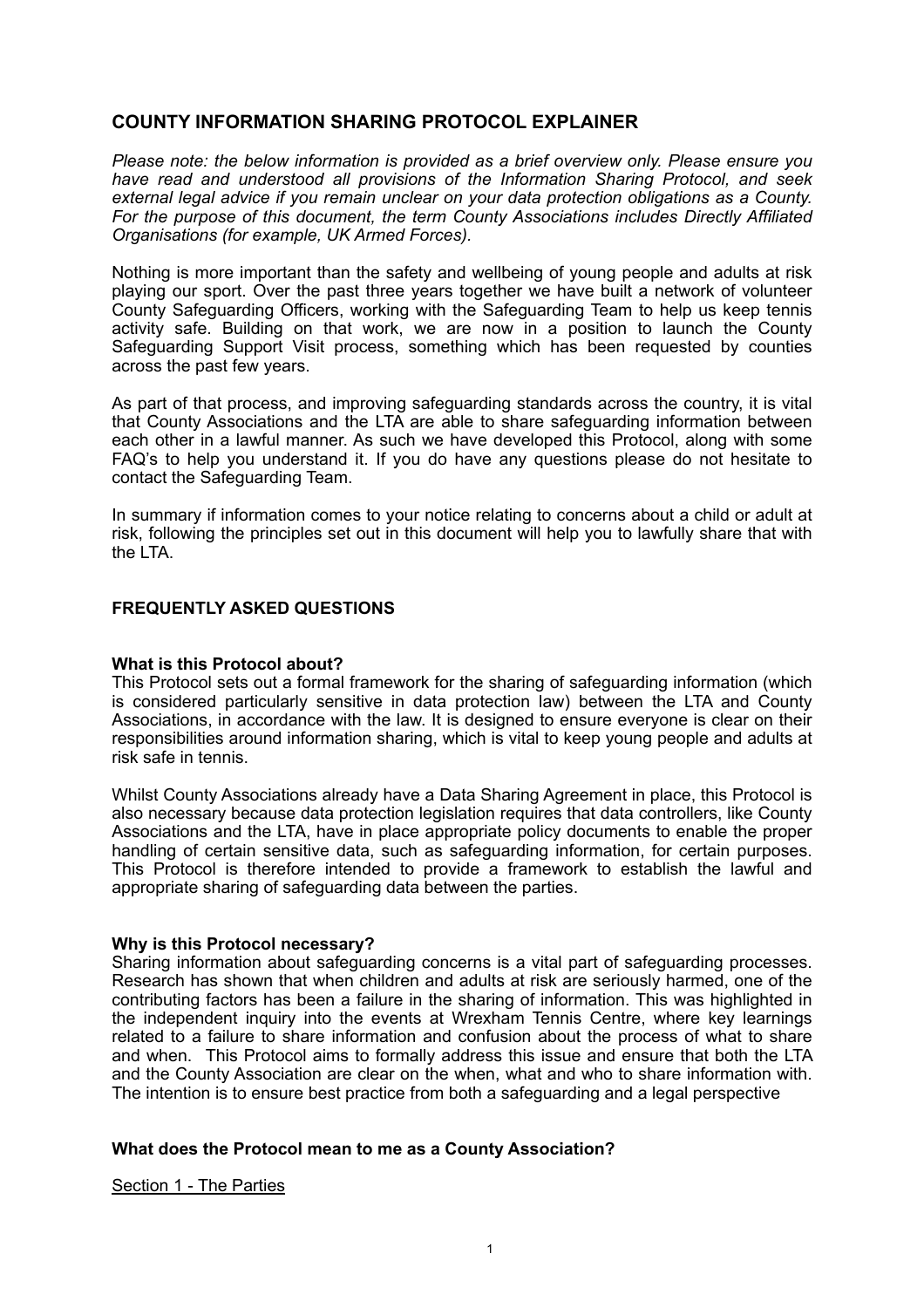This relates to the LTA (here the registered company "Lawn Tennis Association Limited") and the County Association.

### Section 2 - The Overriding Objective

Sets out the intended aim of the Protocol, which is to create safer environments by reducing the risk that important safeguarding information is not shared correctly and ensuring that safeguarding data is shared in accordance with the requirements of data protection legislation.

#### Section 3 - The legal basis for sharing – When can I share?

This section provides various legal grounds upon which information can be shared, particularly if consent cannot be obtained from the individual the information relates to. The key area for you as a County to focus on in relation to safeguarding is point (IV) which enables you to share information for the purpose of "protecting children or vulnerable adults from physical, emotional or mental harm." This information sharing can also take place without permission. For example, if there were concerns that a tennis coach is sending sexually inappropriate messages to a child, it would be unreasonable and/or prejudicial for the County to ask that coach for permission to share details of the concern with the LTA. The parties would therefore have to rely on another of the legal bases, as set out in section 3 of the Protocol.

# Seciton 4 - When and what to share

This section recognises that every situation is different, but that information should be shared as quickly as possible. Furthermore, as long as information is shared securely with an appropriate person, and for a good reason backed by your experience and judgment (see section above), the law will support you sharing that information.

#### Section 5 - Who to share with

This section sets out that safeguarding information will only be shared between the parties via an appropriate designated person. County Associations will have a County Safeguarding Officer, and will ensure that the LTA is kept updated in relation to this person's identity and contact details. The contact details for the LTA are also included should you need to share information.

#### Section 6 - How to share personal data

This section sets out what to consider when needing to share information, for example, password protecting a Word document being sent by email. It is generally the case that where a significant amount of information needs to be shared, the LTA will already be in dialogue with the County about how this will best take place. County Associations should continue to report concerns to the LTA through the online reporting tool ([https://](https://safeguardingconcern.lta.org.uk/) [safeguardingconcern.lta.org.uk/](https://safeguardingconcern.lta.org.uk/)) and be reassured that there is no problem doing this. The LTA will usually share information with your County through our information sharing form, this is also accessible on our website should you wish to use it. This form takes you through the considerations for sharing information.

#### Section 7 - Record keeping around sharing

Explains the details that should be logged when information is shared (i.e. what information, with whom and why). You can use our information sharing form for ease.

#### Section 8 - Respecting the rights of individuals

Explains that individuals have the right to access any personal data which the LTA or the County Association may hold, as well as the right to rectify inaccurate data or object to or restrict processing of the data, but that there are particular exemptions to these rights. For example, you may receive a 'subject access request' from someone wanting to understand how and why their data is being used, and/or to check you are doing it lawfully.

Section 9 - Use and retention of personal data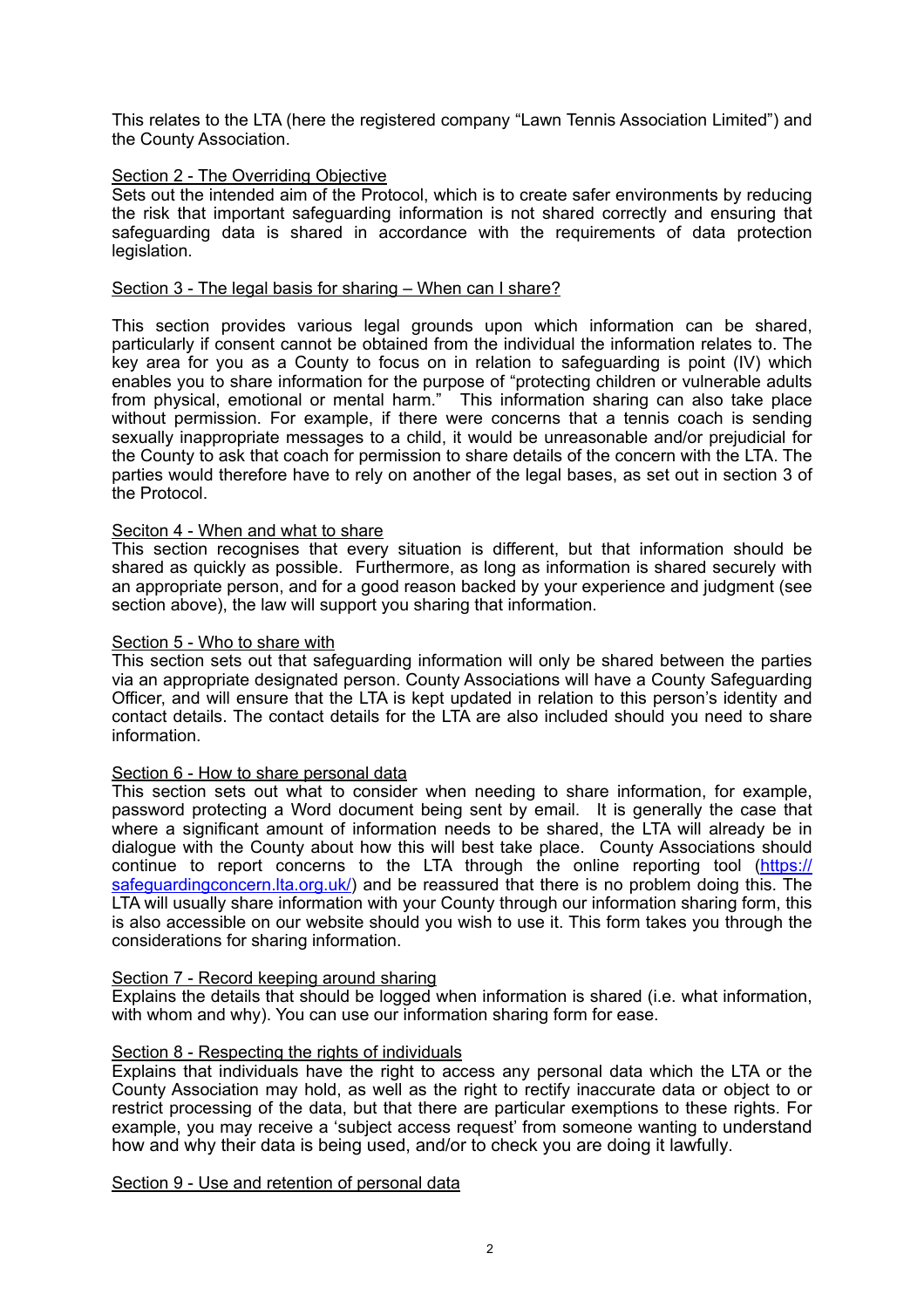Sets out the purpose for which any personal data shared as part of the Protocol will be used and retained by the LTA and County Association. For example, we may pass information you provide us to statutory agencies such as the police.

### **Enquiries**

Who to contact if you have any general questions. Please note that the LTA is unable to provide County Associations with legal advice however we can offer safeguarding support. If you are concerned about whether you should share safeguarding information, you should seek advice and support from Brabners or the local authority.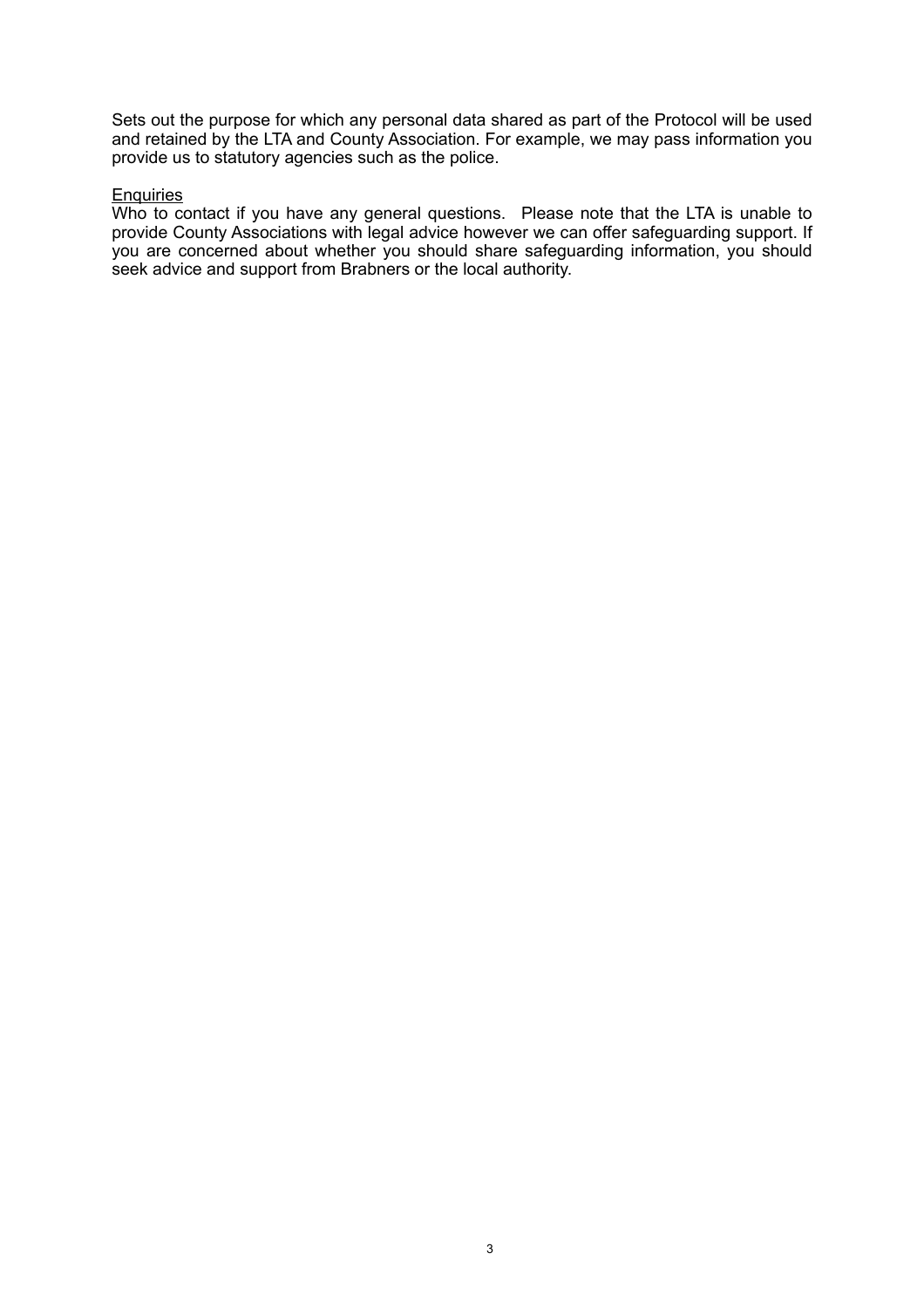### **INFORMATION SHARING PROTOCOL**

### **between**

## **THE LAWN TENNIS ASSOCIATION**

#### **and**

## **Tennis Cornwall**

THIS DOCUMENT (the **Protocol**) sets out the legal and practical basis on which the Lawn Tennis Association Limited (**LTA**) and Cornwall (**the County**) agree to share, as a matter of policy, both routinely and incidentally, certain information that may be relevant to the safeguarding of children and vulnerable adults who participate in tennis nationwide.

The intention of this Protocol is to enable the LTA and the County (together the **Parties**) to share such information lawfully and securely, and with adequate safeguards for the privacy rights of individuals, but promptly and with confidence wherever appropriate. The Parties to this Protocol are mindful above all of the necessity of sharing appropriate information to create safer coaching and touring environments for children and adults at risk.

This Protocol is not a substitute for professional judgment and training, nor a practicemanual as to what information is to be shared. This Protocol is intended to provide a framework to establish the grounds for sharing lawfully. It is to be read alongside the LTA's Safeguarding Procedures (Appendix Two to the LTA Disciplinary Code) (the **Procedures**) and is drafted in compliance with the principles of the General Data Protection Regulation (**GDPR**) and the Data Protection Act 2018 (the **DPA 2018**): together (and alongside any supporting or implementing legislation) hereafter **Data Protection Law**.

The DPA 2018 requires data controllers to have in place appropriate policy documents to enable the proper handling of special category personal data for certain purposes, which is likely to include personal data processed for safeguarding purposes, and the Parties consider that this Protocol forms a part of the policy documentation achieving that aim.

#### **1. The Parties**

1.1 The Parties are:

**Lawn Tennis Association Limited** (company number 07459469) with its registered office at The National Tennis Centre, 100 Priory Lane, London, SW15 5JQ (the **LTA**); and

## **Tennis Cornwall** with its registered office at INSERT ADDRESS.

1.2 The Parties have each agreed to be bound by the terms of this Protocol (whether by direct acceptance of its terms or through adherence to the rules and policies of LTA governance). The Parties agree and acknowledge that by nature of their close relationship, shared goals and activities, they are ideally placed to contribute to this information sharing network and appropriate parties to it.

1.3 All Parties confirm that for the purposes of Data Protection Law they are data controllers in respect of certain personal information of individuals that may be of relevance to this Protocol (including of staff, coaches, players, parents and children), and have in place all appropriate policies and privacy notices reflecting their status as a data controller (including any notifications required to be made to the Information Commissioner).

1.4 The Parties likewise confirm they will adhere to Data Protection Law in relation to any personal data that may be subject to this Protocol, including without limitation: the use of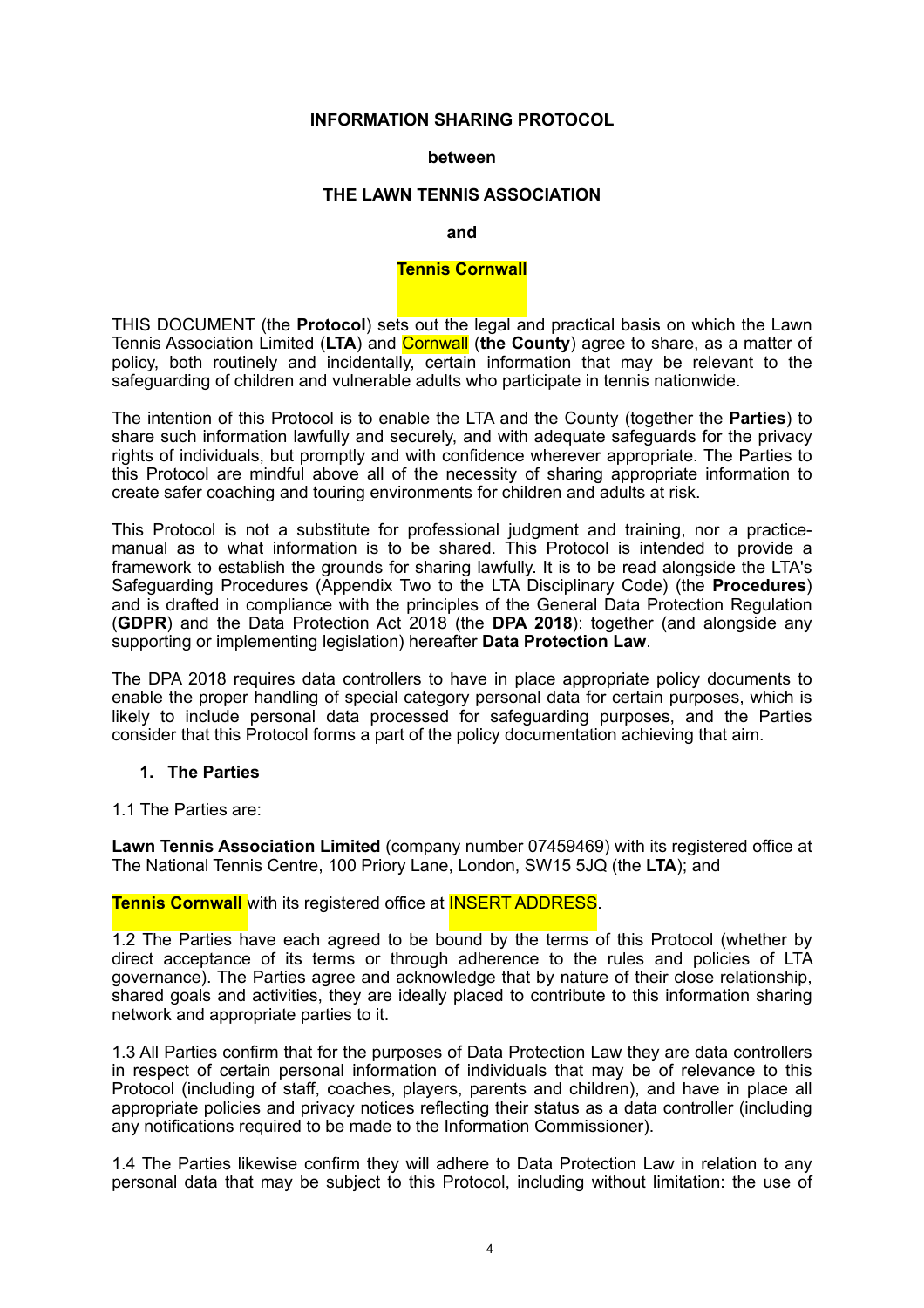appropriate technical and organisational measures to ensure the security of personal data; adequate, accurate and up-to-date record keeping; fairness and respect for individual's rights; and the requirement for a lawful purpose in any action in relation to that personal data, including information sharing. This Protocol sets out those legal purposes in section 3 below.

# **2. The Overriding Objective**

2.1 The objective of this Protocol is to ensure that the Parties help create safer environments for children and adults at risk by sharing relevant information with relevant persons promptly and with confidence. By sharing in this way and in accordance with this Protocol, the Parties will be doing so in recognition of and compliance with the principles of data protection law.

2.2 Serious Case Reviews have highlighted that reluctance to share information because of legal concerns is a significant factor that contributes to avoidable outcomes.

2.3 In respect of any disclosures made by Parties to appropriate persons at the LTA, or by the LTA to any appropriate person at the other Party as may be appropriate, the Parties' overriding concern is to ensure that, while sharing is lawful and secure, the following applies:

- (i) if a disclosure is considered reasonably necessary by either Party for safeguarding purposes, then the disclosing Party **will** share that information; and
- (ii) no Party or individual using this Protocol should feel concerned or compromised by such sharing, provided the safeguards and rules in this Protocol are followed.

## **3. The legal basis for sharing**

3.1 It is acknowledged by the Parties that:

- (i) the information relevant to this Protocol is likely to contain special category personal data within the meaning of GDPR (in particular, that relating to sexual life and physical or mental health records) and/or criminal records data as defined within the DPA 2018; and therefore
- (ii) while it is agreed that it is plainly in the legitimate interests of all Parties (and those they are bound to protect) to share safeguarding information for the purposes set out in this Protocol, in most cases an additional legal condition will also have to be satisfied under Article 9 GDPR (including the substantial public interest conditions set out in Schedule 1 Part 2 DPA 2018) and/or an additional condition relating to criminal convictions set out in Schedule 1 Part 3 DPA 2018.

3.2 It is also acknowledged that, while the explicit consent of the person whose information is to be shared would be sufficient, and seeking this should always be considered, obtaining it (or even seeking to do so) will in many cases be impossible, unreasonable (in the circumstances) or undesirable (in the sense of prejudicing the safeguarding aim or process).

3.3 Therefore, absent explicit consent of the individuals to whom any sensitive personal data relates, the following lawful grounds are agreed by the Parties for sharing of sensitive ('special category') personal information:

(i) **Prevention of criminal activity.** Sharing of information may be necessary for the prevention or detection of crime (Schedule 2, Part 1 para. 2 of DPA 2018) – noting that whilst proper procedure will in many cases require that the police are fully involved at the right time, the Parties also have a role in prevention of crimes being committed against children and vulnerable adults under their duty of care;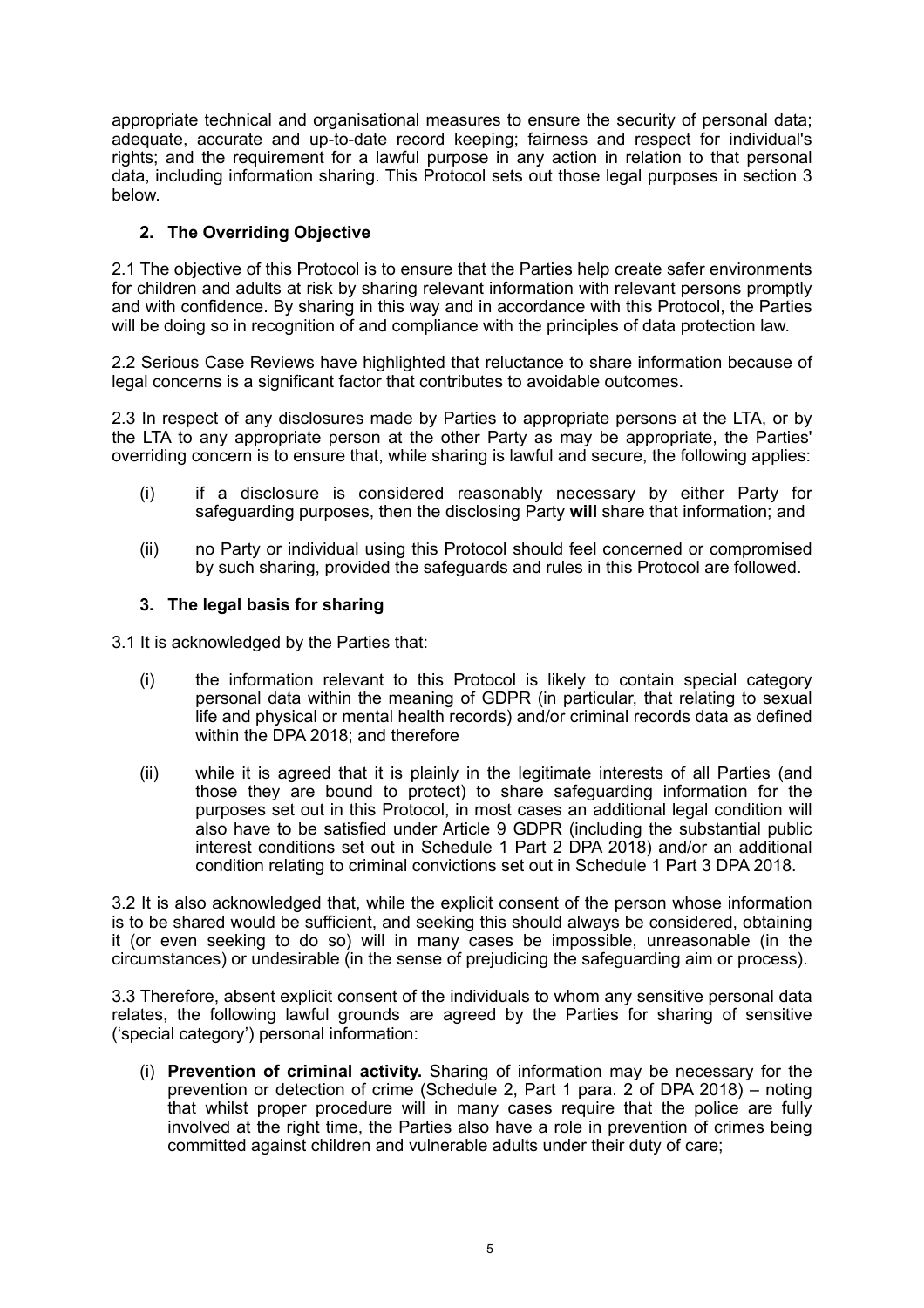- (ii) **Legal duties.** Sharing of information may be necessary because of duties imposed by law upon the Parties, including in connection with employment law (Article 9(2)(b) GDPR) – and for the purposes of this Protocol, the Parties agree that the law imposes duties on the LTA to protect those within its duty of care (noting Section B1 of its Procedures which states: "*The LTA has a duty to deal with all complaints and concerns about persons within its jurisdiction which raise protection issues about children or adults at risk*");
- (iii) **Legal rights and proceedings.** Sharing of information may be necessary in connection with actual or prospective legal proceedings, or to obtain legal advice, or by order of a court, or otherwise in connection with either party's or any person's legal rights or claims (Article 9(2)(f) GDPR / Schedule 2, Part 1 para. 5 of DPA 2018);
- (iv) **Protective functions and safeguarding.** Sharing of information may be necessary in circumstances where explicit consent is impossible, unreasonable or prejudicial to obtain, where either the LTA or another organisation requires the sharing for:
	- a. discharging a function in the public interest designed to protect the public (including children or vulnerable adults) from seriously improper conduct (Schedule 1, Part 2 paras. 11 and 12 DPA 2018); and/or
	- b. protecting children or vulnerable adults from physical, emotional or mental harm (including inappropriate sexual conduct), either as individuals or as a category of persons (Schedule 1, Part 2 para. 18 DPA 2018); or
	- c. Measures designed to protect the integrity of the sport, or any sporting event, from seriously improper conduct, including failure to comply with standards of behaviour set by a responsible Party (Schedule 1, Part 2 para. 28 DPA 2018).

Each of these purposes falls within a category of substantial public interest processing allowed for by Article 9(g) GDPR and subject to the safeguards herein. For these purposes, "children" are those under 18 and "vulnerable adults" are those at risk of harm owing to support or care needs, potentially including disabled players.

(v) **Vital interests.** Urgent sharing of information may be necessary to protect the vital interests of a child or vulnerable adult (which may include sharing of the information of one person to protect a third party), where consent cannot reasonably be obtained in the circumstances (Article  $9(2)(c)$ ) – and HM Government guidance (referenced below) suggests that it may be sufficient that there are concerns that a child or vulnerable adult is suffering, or is likely to suffer significant harm.

3.4 Each of these grounds requires that sharing is "necessary" for the purpose. However, to be "necessary" it does not mean sharing this information is the only means to achieve the safeguarding aim, nor that sharing is at a particular time critical, urgent or unavoidable. The test is whether something is reasonably, rather than absolutely necessary: namely, is sharing the information a reasonable step to achieve the aim of protecting children or adults at risk (even if the risk is theoretical and the measure is preventative); and can the outcome be proportionately achieved without the personally identifiable data, or using less of it.

3.5 A safeguarding concern may in time prove to be groundless, but it does not render the act of sharing unnecessary or unlawful. In a safeguarding context, the sharing is only likely to be unnecessary if the information is irrelevant to the purpose, or too much information is provided carelessly or thoughtlessly (for example, identifying people without good cause), or it is carried out maliciously.

3.6 For the above reasons, the Parties consider that there will always be a lawful ground available for the sharing of even sensitive personal data between the Parties provided that a reasonable case can be made that the sharing was carried out in good faith for the purposes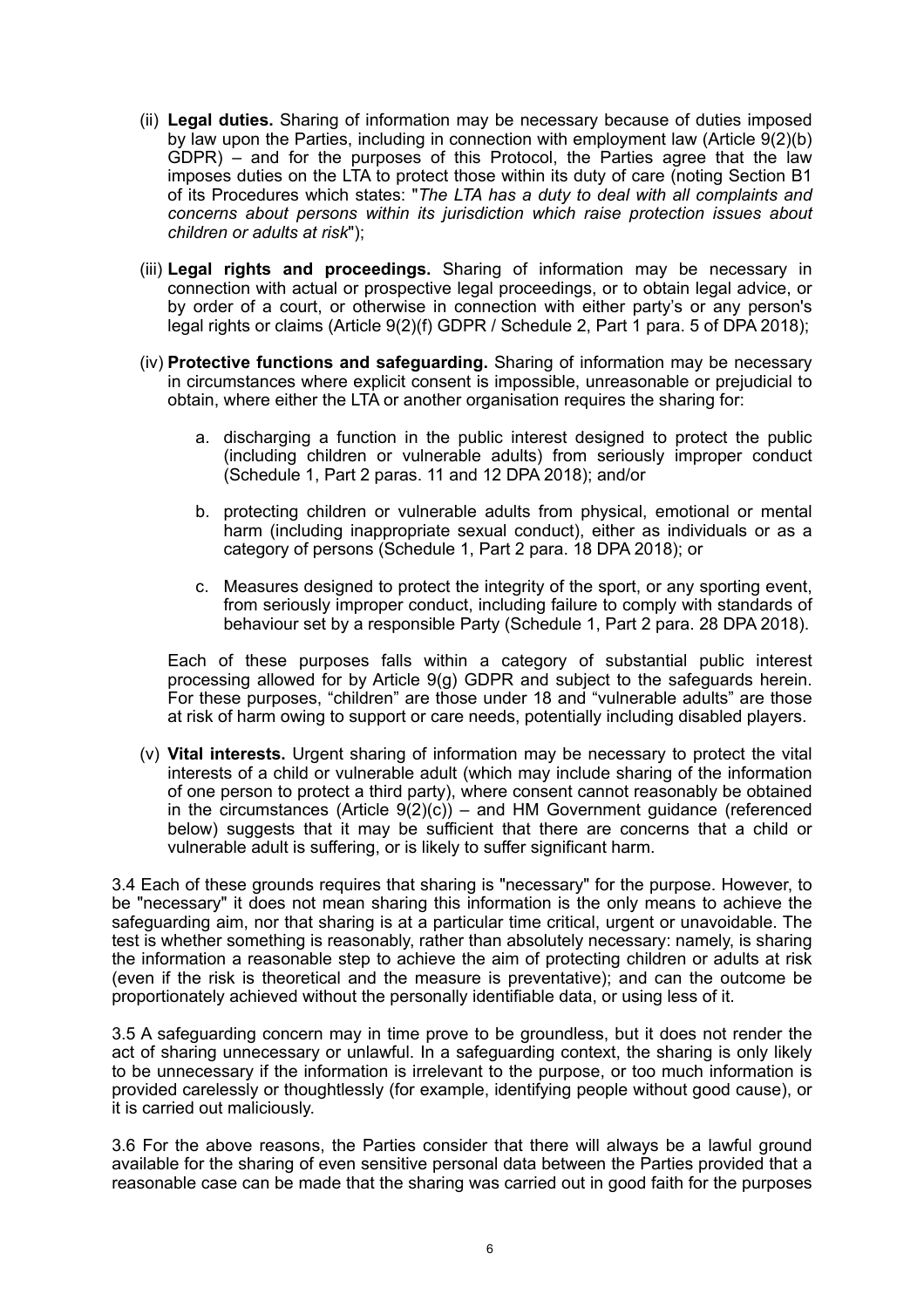of safeguarding children or adults at risk. As below, redactions and removals of names, including the attribution of pseudonymised or codified identifiers, should however always be considered, in particular to protect the identities of children – but is not required, and is to be avoided, if doing so is likely to materially decrease the efficacy of the safeguarding purpose.

### 4. **When and what to share**

4.1 The Procedures view safeguarding as a process of early intervention and prevention, to stop situations escalating. Part of this process is a question of relevant personnel being kept adequately informed to build a picture over time, especially when individuals (whether those who may be at risk, or those who may pose a risk) move to new homes or positions; it is also a question of relevant persons having access to appropriate historical files.

4.2 The Procedures also recognise that there are some situations that require swift intervention when a child, young person or adult at risk has been harmed or is likely to be harmed, and these situations call for rapid information sharing.

4.3 The Parties recognise that not every decision will be clear-cut, and it will not always be clear what information is relevant or even complete or accurate. However, the Overriding Objective of the Protocol is to ensure that Parties are not prevented from sharing potentially valuable information that may be critical to outcomes on the basis of uncertainty about the law. Provided that the sharing is with an appropriate person and for a good reason, this Protocol has set out that the law will support the sharing.

4.4 This Protocol is not intended to be a step guide or practice-manual as to when and what to share: these are decisions to be made in accordance with the Parties' existing rules, policies and procedures (including where applicable the Procedures) backed by professional experience and judgment. However, the framework this Protocol provides is intended to ensure that such professionals are taking that action promptly, securely and appropriately.

## **5. Who to share with**

5.1 Both as part of fair and secure information sharing, but also to ensure the efficacy and speed of the process, it is vital that safeguarding information is only shared between the Parties via the appropriate person(s) who will:

- (a) be trained and qualified to exercise judgment about what to do with the information;
- (b) have access to relevant files and any other information that will inform that decision; and
- (c) understand how and where to keep the information securely and allow onwards sharing or access to others on a need-to-know basis only.

5.2 Each Party will have, within their organisational structure, a designated safeguarding lead role or officer.

5.3 In the case of all parties except the LTA, the name of the appropriate person should be notified to the LTA and kept up-to-date, including a deputy role or other senior decisionmaker in the organisation with whom information may be shared safely in event of the lead's unavailability for any reason.

5.4 In the case of the LTA, the safeguarding team's details are as follows and in most circumstances it will be appropriate to share information with any if the same:

## 6. **How to share personal data**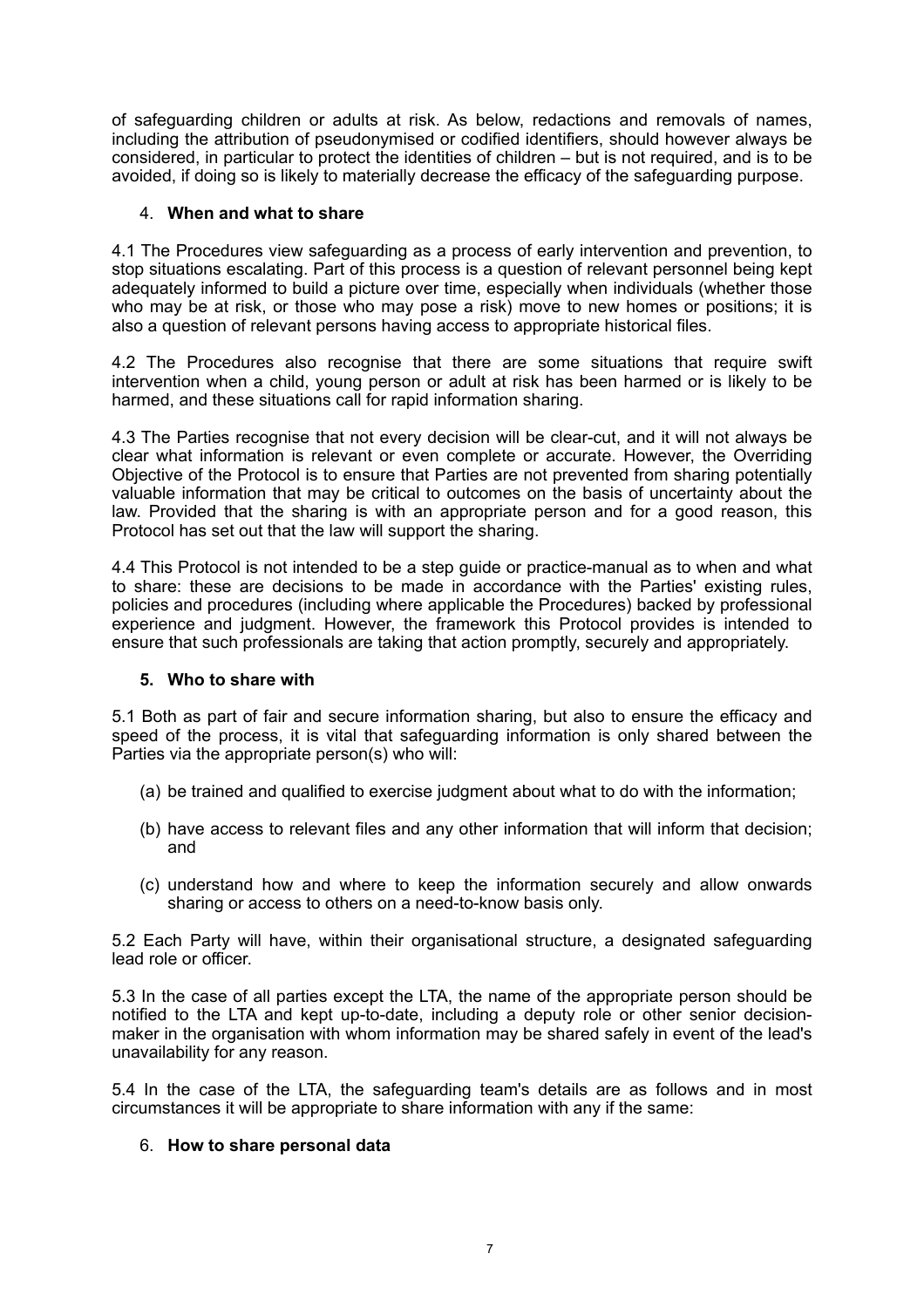6.1 Data Protection Law places great emphasis on the security of information in both how it is held and how it is shared: this includes who it is shared with, any by what means. Records should be kept of the sharing decision and process, as further set out at 7 below.

6.2 Determining what level of technical security is appropriate in sharing the data (by digital or physical means) is a factor of the risk of likely harm, both to individuals and to the safeguarding purpose, from the accidental loss of or unauthorised access, bearing in mind:

(a) the volume, and nature (by its legal or personal sensitivity), of the information; and

(b) the likely consequences of it being lost, or being accessed by the wrong person.

6.3 Whilst there is nothing inherently unlawful about, for example, the use of regular post or unencrypted email to share personal information, these methods of sharing information are plainly less secure than, say, contracted courier, personal service, or encrypted file transfer. Even special or recorded delivery may not be suitable, and the latter will require the intended recipient to be present (or the documents concerned may be retained in a depot).

6.4 Where digital files are sent by post (e.g. on a DVD or memory stick), email or FTP (file transfer Protocol), it is essential that consideration is given to whether the nature of the information requires that it should be password-protected. Given the likely sensitive nature of much of the information to be shared under this Protocol, this should be usual practice.

6.5 It is recommended that in most cases it will be useful, and more efficient, to have a telephone conversation first with the appropriate person to share any information or concern, then agree what if any additional material needs to be sent, and how best to send it (such that it will not be missed, delayed, left out, retained in a depot, or returned to sender).

6.6 Another principle of Data Protection Law is data minimisation. Because (absent consent) the lawful grounds to share personal data will depend on what is necessary to share, then it follows that the Parties should not share more than is necessary for that purpose.

6.7 Appropriate data minimisation may involve file review, redaction and, in some cases, deidentification of names: if it is clear that their identities are not necessary to include, or if the likely impact on their privacy is unwarranted by the likely benefit. However, that is provided that the overall value and purpose of the sharing is not compromised.

6.7 In event of any margin of doubt as to the necessity of sharing, the Parties should not risk prejudicing the value of the information or limiting its beneficial outcomes through excessive caution. Noting the Overriding Objective of this Protocol, and the Lawful Basis to Share established in section 3 above, lawful grounds are likely to exist to share data on a personal (full names) basis provided there is a safeguarding purpose to sharing the information.

6.8 Both physical couriers and digital or IT solution providers must be contracted under agreements that ensure integrity and security in compliance with Article 28 GDPR.

## **7. Record keeping around sharing**

7.1 It is an important rule when sharing personal data (especially on an *ad hoc* basis) that the person sharing should establish certain conditions in writing with the recipient: namely the purpose of sharing, and the lawful grounds to share. This ought to be supported mutual promises of legal compliance with Data Protection Law, including secure retention or deletion, and any required limitations on onward use. This Protocol is intended to cover such issues when sharing as between the Parties, but the Parties must bear these principles in mind when sharing outside the Parties (for example, with police and local authorities).

7.2 Even when sharing between the Parties subject to this Protocol, there is great value both for future safeguarding purposes, and for legal risk mitigation, in keeping a dated record of: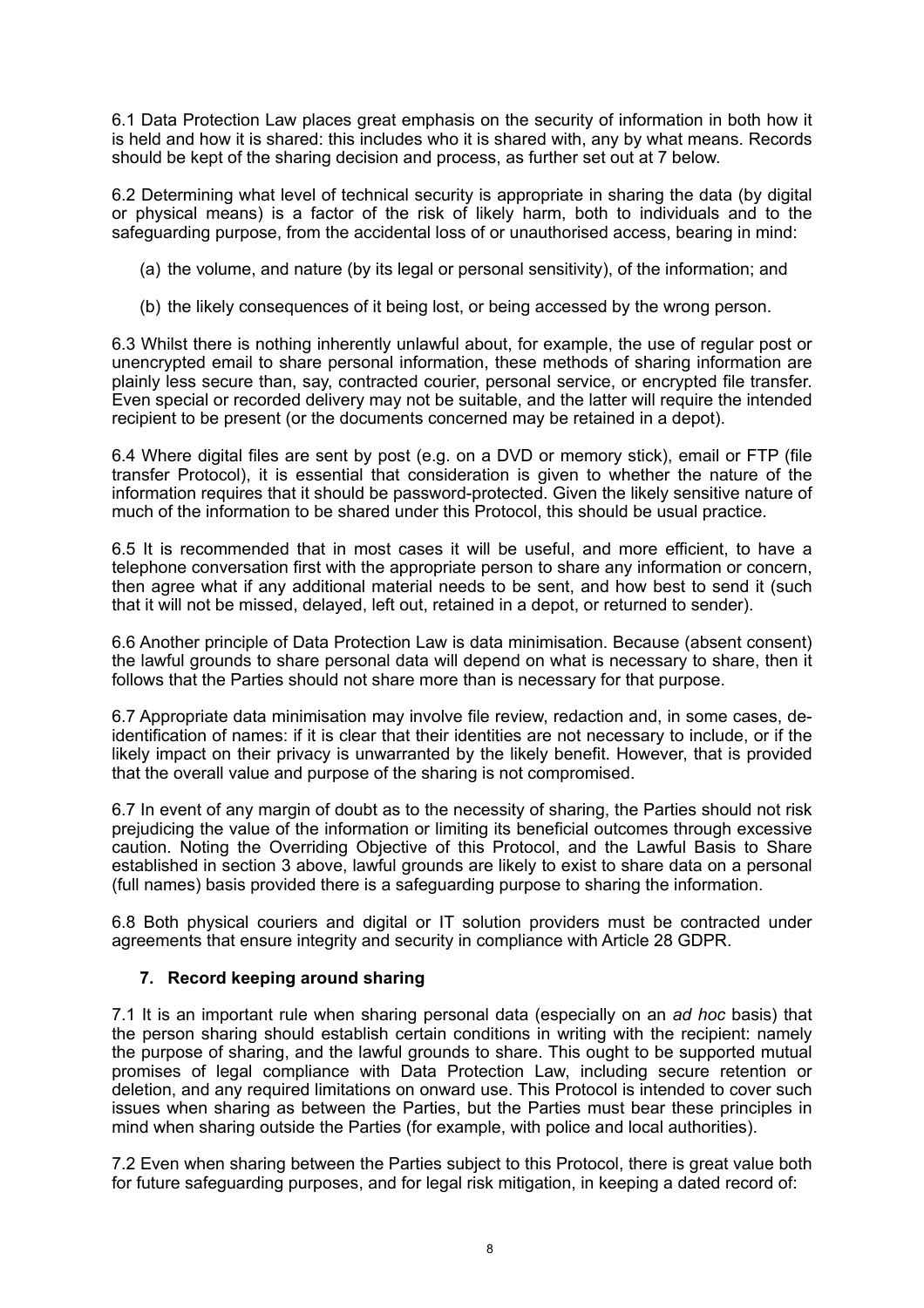- (i) what has been shared;
- (ii) with whom; and
- (iii) for what purpose.

7.3 This should include, where applicable, a record of any steps taken to secure, protect or minimise the personal data; any express limitations placed on the onward use of the information; and ideally a record of the legal basis for sharing. However, it is part of the intention of this Protocol that the Parties will not have to be specific on this last point provided that it is felt that the sharing falls within the intention and scope of the Protocol.

# **8. Respecting the rights of individuals**

8.1 GDPR requires transparency (including the provision and availability of privacy notices: Articles 13 & 14 GDPR) and respect for the rights of data subjects (Articles 12-23 GDPR).

8.2 These rights include access to data and the right, in some cases, to rectify inaccurate data or object to or restrict processing. Safeguarding, GDPR and the DPA 2018 provide for particular exemptions to these rights – for example, concerning subject access:

- (i) because disclosure is not in the best interests of the data subject, in a context where the personal data consists of information about a child concerning whether he or she is or has been the subject of, or may be at risk of, child abuse (Schedule 3 Part 5 para.21 DPA 2018); or
- (ii) where there is a risk of serious harm in a medical or social care context (Schedule 3 Parts 2 & 3 DPA 2018), in which case the decision on disclosure should be referred to the opinion of the appropriate professional concerned; or
- (iii) in order to avoid prejudicing the basic protective function for which the data is being processed (Schedule 2 Part 2 para.7 DPA 2018), in this case safeguarding.

8.3 Where any of these may apply, the Parties must give due weight and consideration to applying them in favour of non-disclosure or redaction, with the overriding aim of protecting the integrity and efficacy of the relevant safeguarding process (and professional advice may need to be sought in a legal, social work, police or medical context). Where requests are received for erasure, the Parties should be aware of the available exceptions to this right and resist any request that would undermine the completeness, accuracy or efficacy of the file.

8.4 The sharing Party must also consider whether it is appropriate to notify affected individuals that their personal data is being shared, and with whom; and the receiving Party must similarly consider whether to so notify the individual(s) concerned that it is now data controller of their information.

8.5 There will of course be occasions where notifying affected individuals will be impossible, unreasonable for reasons of practicality, or inappropriate: for example if it would prejudice the safeguarding function. This is especially so if there is an ongoing police investigation, in which case the Parties must take great care not to "tip off" (inadvertently or otherwise) any person under suspicion, which may in itself be an offence.

## 9. **Use and retention of personal data**

9.1 All Parties agree that the sharing of personal information on the basis of this Protocol shall only be for the purposes intended by it, namely safeguarding children and adults at risk, and that no Party will use the personal information for any incompatible purpose nor keep if for any longer than is necessary for the intended purpose or purposes it was shared.